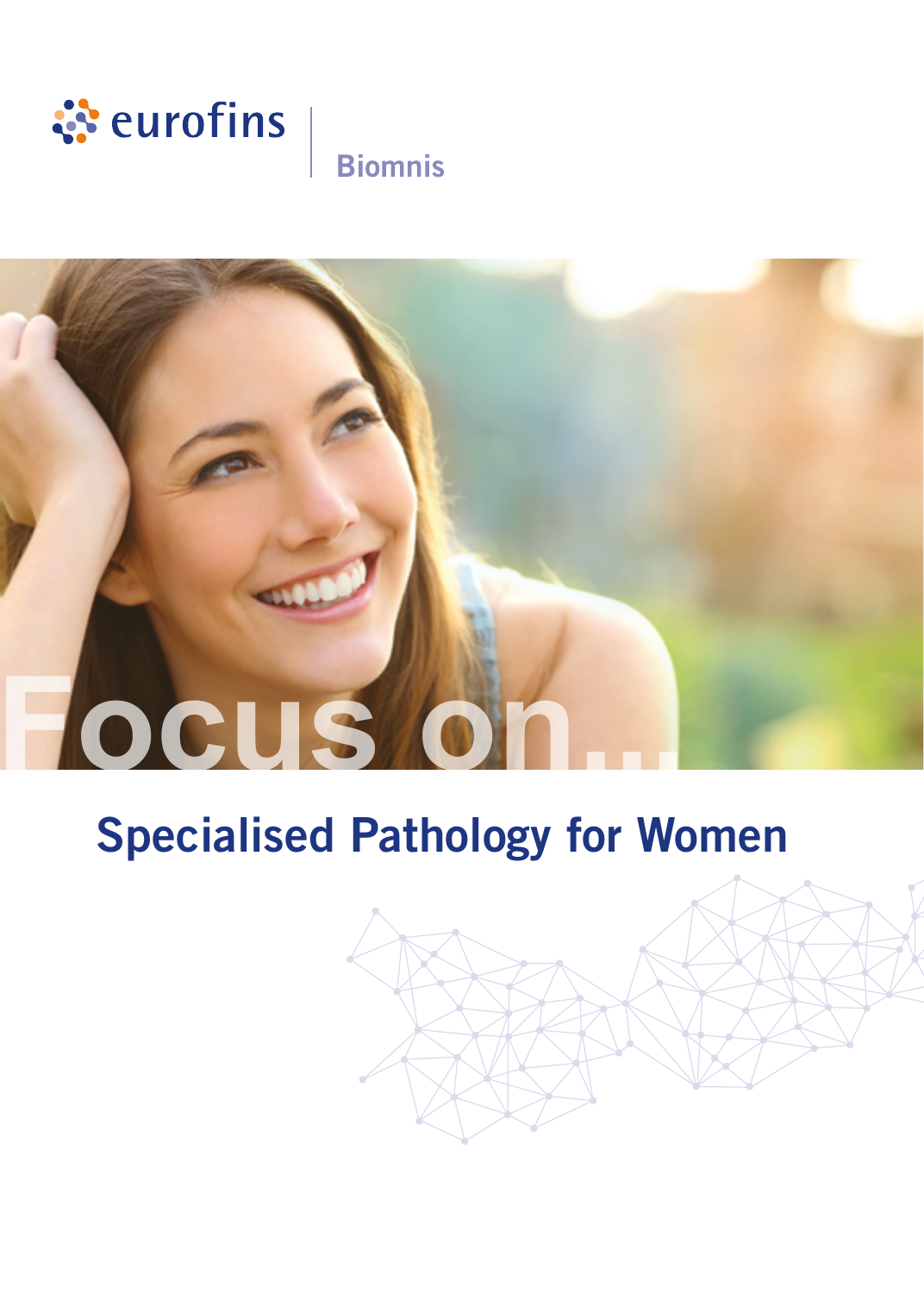# Focus on Specialised Pathology for Wor



**Pregnancy follow-up, screening & prenatal diagnostics**

|                                                                                   | <b>Code biomnis</b>           |
|-----------------------------------------------------------------------------------|-------------------------------|
| Toxoplasmosis: serology - avidity                                                 | TOXO, TOXAV                   |
| Rubella: serology - avidity                                                       | RUBEO, RUBEM,<br><b>RUBAV</b> |
| Cytomegalovirus: serology - avidity                                               | CMV, CMVAV                    |
| Varicella: IgG/IgM serology                                                       | <b>VARZO</b>                  |
| Parvovirus B19: IgG/IgM serology                                                  | <b>PARV</b>                   |
| HBs antigen: qualitative - neutralisation if positive                             | <b>HBSAG</b>                  |
| Irregular agglutinins: screening, identification, titration                       | <b>RAI</b>                    |
| Non-invasive prenatal screening                                                   |                               |
| Down's syndrome screening                                                         |                               |
| Ninalia NIPT - Non Invasive Prenatal Testing of T21, T18 and T13                  | <b>DPNI</b>                   |
| 1 <sup>st</sup> and 2 <sup>nd</sup> Trimester Pre-eclampsia Screening             | PECLA, TPREE                  |
| RhD genotyping on circulating foetal DNA                                          | <b>GRHDF</b>                  |
| <b>Invasive prenatal screening</b>                                                |                               |
| Screening for congenital diseases using karyotypes, SNP-array, FISH<br>and OF-PCR |                               |
| Genetic diagnosis of rare diseases                                                |                               |
| AFP and acetylcholinesterase assay                                                | AFPLA, ACOLA                  |
|                                                                                   |                               |

### **Medically Assisted Procreation (MAP)**

| <b>Ovarian reserve evaluation</b> |                 |
|-----------------------------------|-----------------|
| <b>AMH</b>                        | <b>AMH</b>      |
| Estradiol                         | E <sub>2F</sub> |
| <b>FSH</b>                        | <b>FSH</b>      |
| <b>Premature ovarian failure</b>  |                 |
| 21 hydroxylase antibodies         | 210H            |
| Thyroid peroxidase antibodies     | <b>TPO</b>      |
| FMRA gene mutation (fragile X)    | <b>XFRA</b>     |
| Karyotype                         | <b>CSG</b>      |

**Biomnis code** : *This is the test code used to identify the test parameter. It is strongly advised to use these codes on your request forms, for searches in our online test guide and when in communication with Biomnis.*

*: Several codes exist and depend on the indication and/or sample type. Please refer to our test guide.*

*: These tests are also carried out in our miscarriage investigation panels.*

*\*Non-exhaustive list*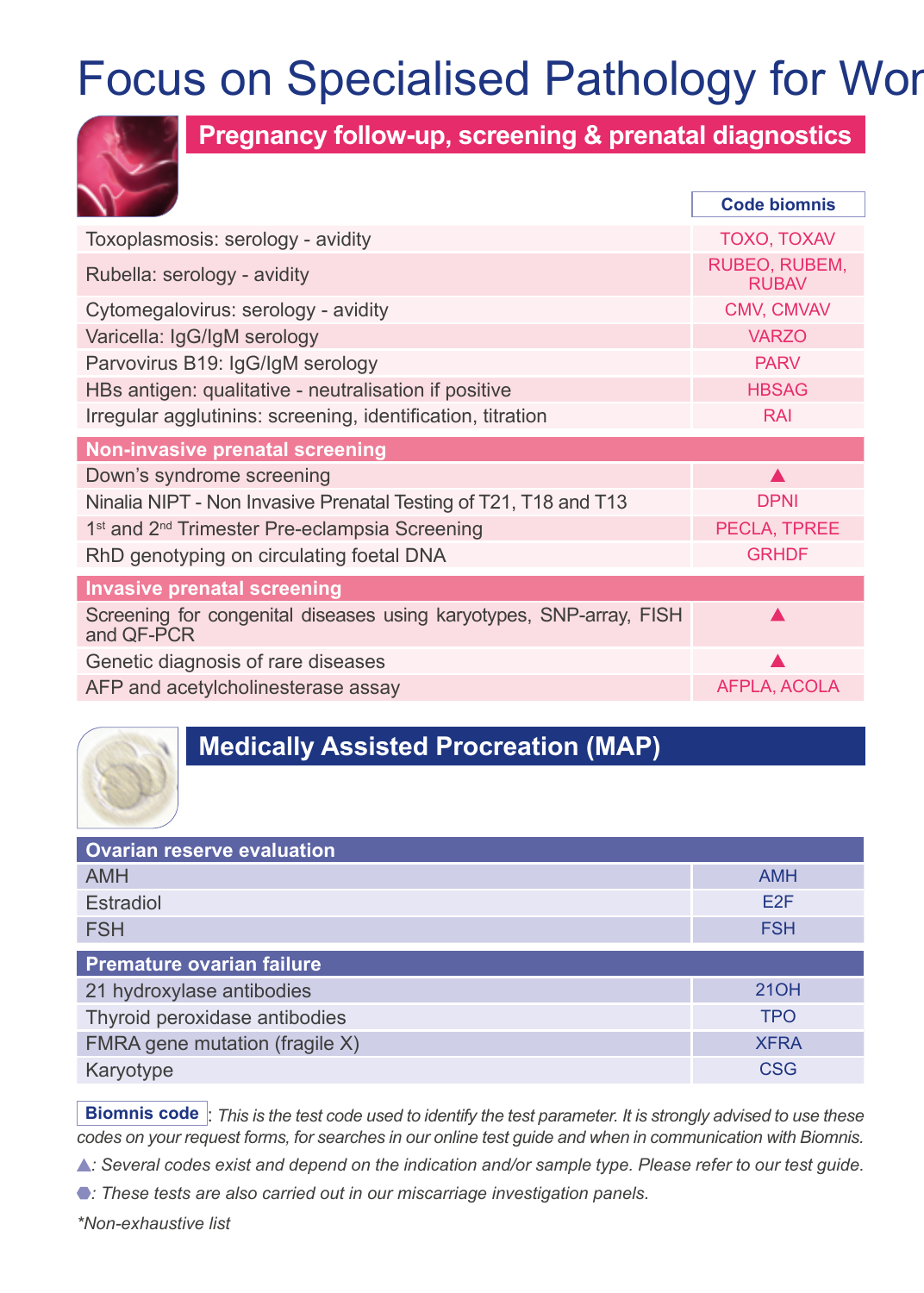# $\mathsf{nen}^*$



# **Thrombosis profile**

|                                                                                                                              | <b>Code biomnis</b> |
|------------------------------------------------------------------------------------------------------------------------------|---------------------|
| Combined estrogen-progestogen contraceptives and risk of thrombosis (for cases with a<br>personal or family medical history) |                     |
| Antithrombin: activity                                                                                                       | AT <sub>3</sub> C   |
| Protein C: activity                                                                                                          | <b>PC</b>           |
| Protein S: activity                                                                                                          | <b>PS</b>           |
| Factor II G20210A gene mutation                                                                                              | F <sub>2</sub> M    |
| Factor V gene mutation (V leiden)                                                                                            | F <sub>5</sub> L    |
| Homocysteine (not recommended as first-line test)                                                                            | <b>HOCY, HOCYU</b>  |
| Lupus anticoagulant                                                                                                          | <b>ACC</b>          |
| Anti-beta 2 glycoprotein 1 lgG and IgM antibodies                                                                            | B2GPI, B2GPM        |
| Anti-cardiolipin IgG and IgM antibodies                                                                                      | <b>CARD, CARDM</b>  |
| Factor VIII (not recommended as first-line test)                                                                             |                     |
| <b>Hemorrhagic Diseases</b>                                                                                                  |                     |
| <b>Willebrand Disease</b>                                                                                                    |                     |
| Factor deficiencies and Hemophilia                                                                                           |                     |



# **Oncology**

|                                                        | Code biomnis           |
|--------------------------------------------------------|------------------------|
| <b>Screening for cervical tumours</b>                  |                        |
| Cervical and vaginal smear                             | <b>MFR</b>             |
| Papillomavirus/HPV oncogenic test                      | <b>HPV</b>             |
| SCC antigen - TA4 - serum                              | <b>SCC</b>             |
| <b>Screening for breast tumours</b>                    |                        |
| Hormonal receptors                                     | <b>PATHO</b>           |
| Over-expression of HER2 c-erbB-2 protein               | FRBB <sub>2</sub>      |
| <b>HER2</b> amplification                              | MOHCY5                 |
| CA15-3 serum                                           | CA153                  |
| Prosigna <sup>®</sup> Prognostic Gene Signature Assay  | <b>PAM50</b>           |
| <b>BRCA 1 &amp; 2</b>                                  | Coming soon            |
| <b>Screening for ovarian tumours</b>                   |                        |
| CA125 serum                                            | <b>CA125</b>           |
| <b>HE4, ROMA Calculation</b>                           | HF4                    |
| <b>BRCA 1 &amp; 2</b>                                  | Coming soon            |
| <b>Screening for gestational trophoblastic tumours</b> |                        |
| hCG and free beta chain                                | <b>BHCG, HCGT, HCG</b> |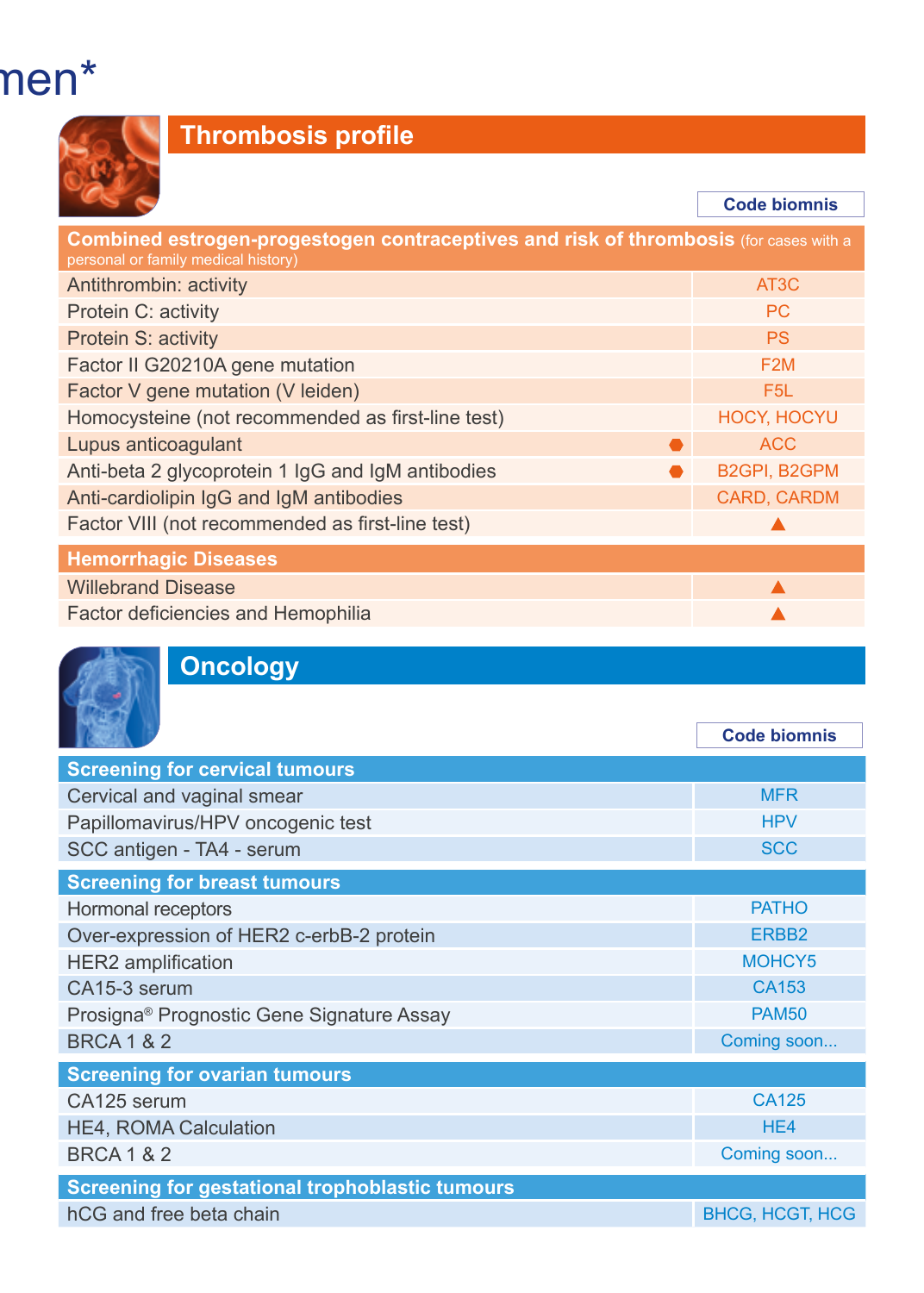



#### **Sexually transmitted diseases**

|                       | <b>Code biomnis</b> |
|-----------------------|---------------------|
| Chlamydia trachomatis |                     |
| Neisseria Gonorrhoeae | <b>NGOBM</b>        |
| Trichomonas vaginalis | <b>CBPV</b>         |
| Gardnerella vaginalis | <b>CBPV</b>         |
| Genital mycoplasmas   | <b>MYCGE</b>        |
| Herpes virus          |                     |
| Vaginosis panels/STD  | Coming soon         |



#### **Menopausal, hormonal and phosphate/calcium profile**

|                                                        | <b>Code biomnis</b> |
|--------------------------------------------------------|---------------------|
| Gonadotropins: LH, FSH, female estradiol, progesterone |                     |
| Prolactin                                              | PROL, TMP494        |
| Testosterone (RIA)                                     | TEF, TBEF           |
| Delta-4 androstenedione (RIA)                          | D <sub>4</sub>      |
| 17-hydroxyprogesterone (RIA)                           | 17OHP               |
| DHA sulfate                                            | <b>SDHA</b>         |
| Sex Hormone Binding Globulin                           | <b>TEBG</b>         |
| Estrone (RIA)                                          | E <sub>1</sub> CH   |
| Vitamin 25-D                                           | 25D                 |
| Vitamin D - 25-OH (Vitamin D3 + D2)- LCMSMS method     | <b>VDLC</b>         |
| PTH-Intact parathormone                                | <b>PTH</b>          |
| Osteocalcin                                            | <b>OSTEO</b>        |
| Bone-alkaline phosphatase                              | <b>PALO</b>         |
| CTX: cross laps                                        | <b>CROSS, CROSU</b> |
| NTX: cross-linked N-telopeptide of type I collagen     | <b>NTX</b>          |
| P1NP: amino-terminal propeptide of type I collagen     | P <sub>1</sub> NP   |
|                                                        |                     |

All of the information you need for these tests can be found in our online test guide.

A search by test name or Biomnis code will give you access to useful information such as: Clinical interest, Preanalytical details, Test method, Turnaround times, Contact details for the pathologists in charge…

Please visit **www.eurofins-biomnis.com > Test Guide** or **www.nipt-biomnis.com**, our dedicated site to Non-Invasive Prenatal Testing (Ninalia NIPT).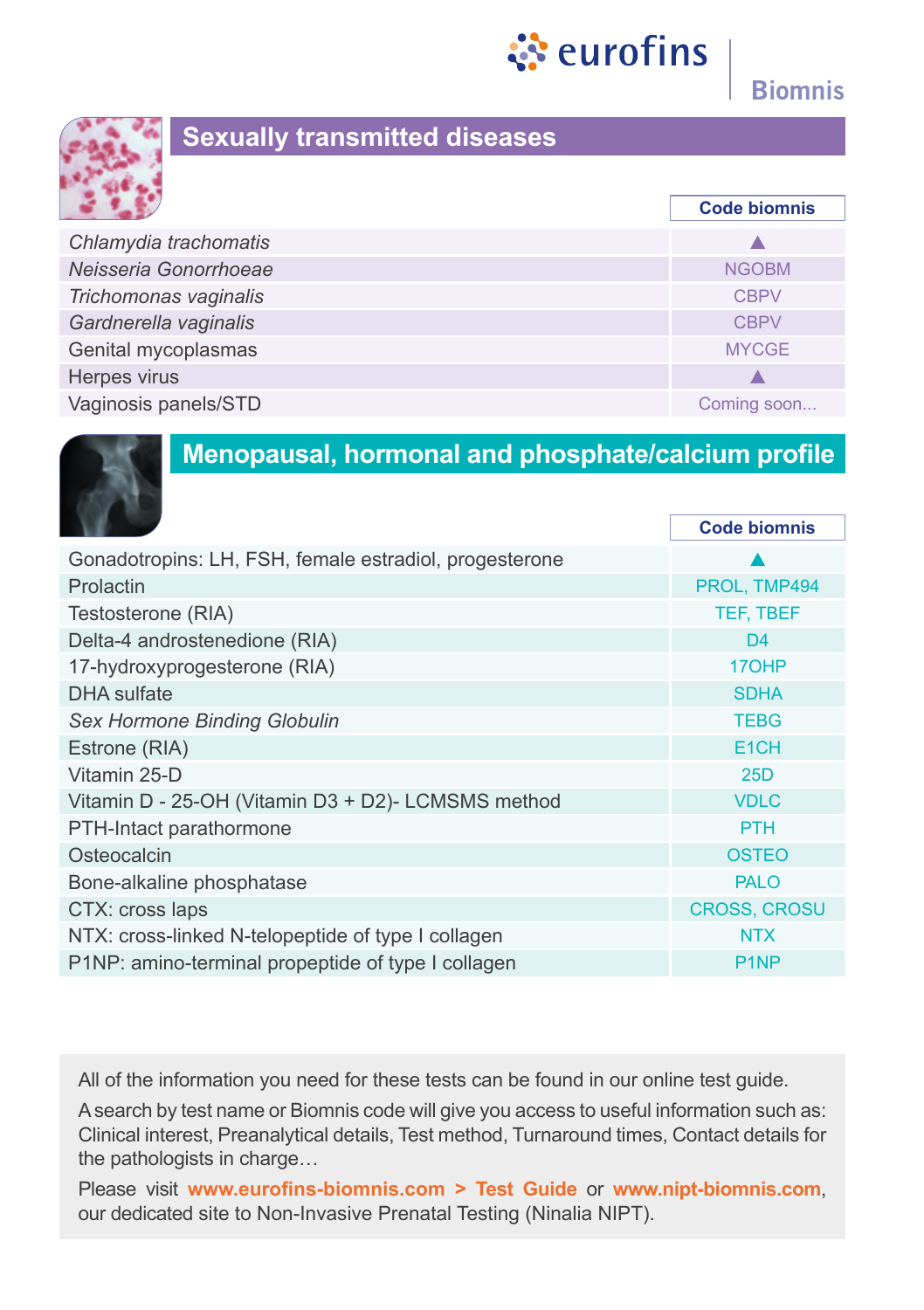Eurofins Biomnis laboratory offers comprehensive monitoring and diagnostic assays to women which encompass all key periods of their biological existence: menstrual problems, pathologies for sexually active women, screening and diagnosis of womens' cancers, pregnancy follow-up, accompanying women from pre-conception to birth, menopause monitoring, …

## Test ranges which cover all specialities of pathology

- Reproductive pathology  $\bullet$
- Prenatal genetics and cytogenetics  $\bullet$
- Monitoring of maternal-fetal alloimmunisation
- Fetal biochemistry
- T21 screening by maternal serum markers and by non-invasive method (Ninalia NIPT)
- Prenatal Infectiology
- Pre-eclampsia
- Hormone testing
- $\bullet$ Hemorrhagic and thrombotic risk
- **•** Breast, ovarian, uterine, cervical cancers
-